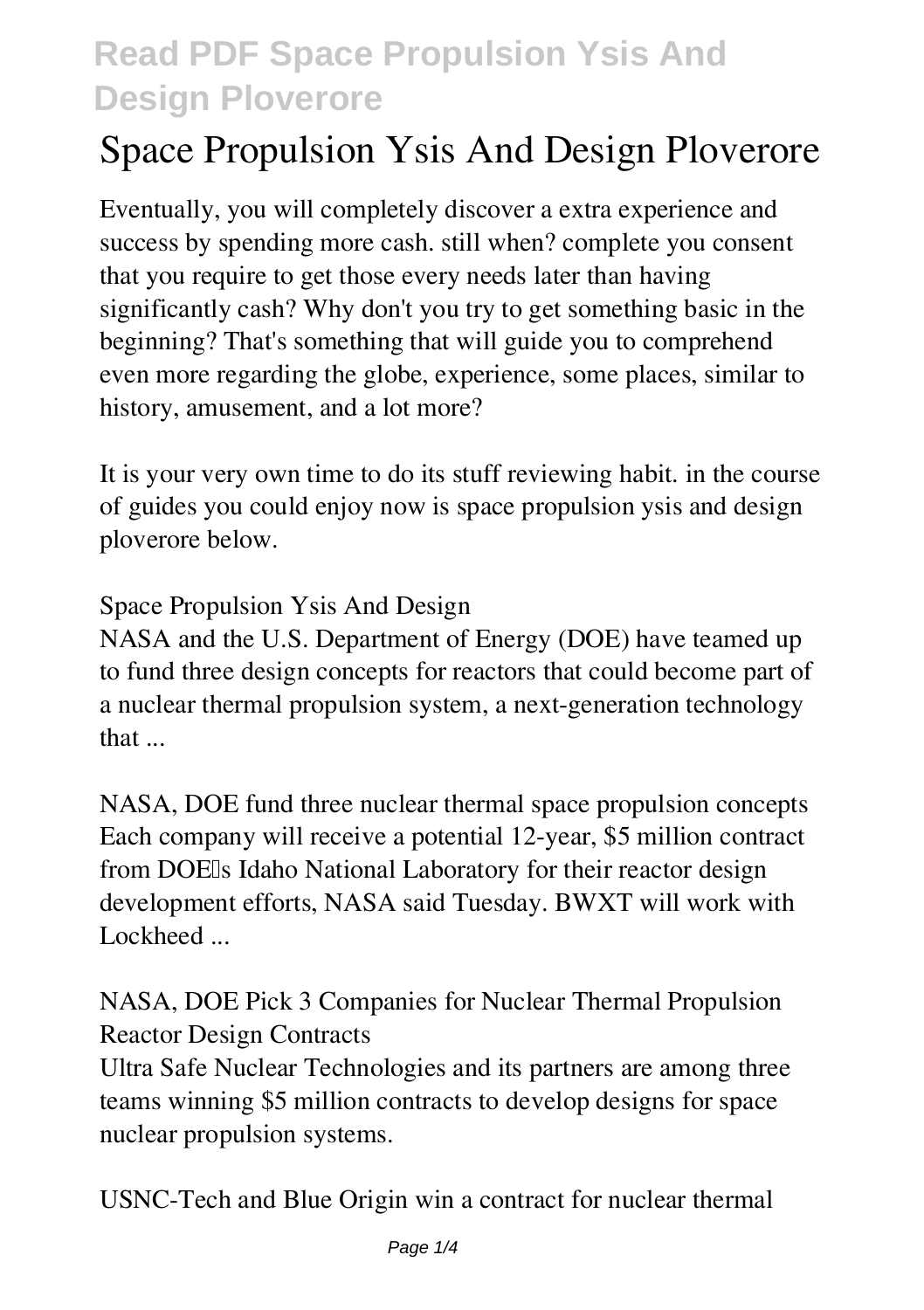*propulsion design*

Advertisement The countries around the globe are striving to be the first to build a base on the Red planet. Specialists from the Arsenal Design Bureau, a subsidiary of Russialls Roscosmos space agency ...

*Russian Space Agency Proposes Making A Nuclear Power Station On Mars* NASA Forges Ahead With Space Nuclear Concept Studies is published in Aerospace Daily & Defense Report, an Aviation Week

Intelligence Network (AWI ...

*NASA Forges Ahead With Space Nuclear Propulsion Concept Studies*

Latest financial technology news, fintech news, fin tech news, open banking news, banking news, blogs opinion, analysis on Fintech Zoom.

*Space – NASA Solar Sail Asteroid Mission Readies for Launch on Artemis I*

PPE is the foundational element of NASA<sup>I</sup>s lunar Gateway Maxar Technologies a trusted partner and innovator in Earth Intelligence and Space Infrastructure, today announced that the Power and Propulsion ...

*Maxar Completes Power and Propulsion Element Preliminary Design Review*

NASA is leading an effort, working with the Department of Energy (DOE), to advance space nuclear technologies. The government team has selected three reactor design concept proposals for a nuclear ...

*NASA Announces Nuclear Thermal Propulsion Reactor Concept Awards*

NASA has selected three teams of companies to perform concept Page 2/4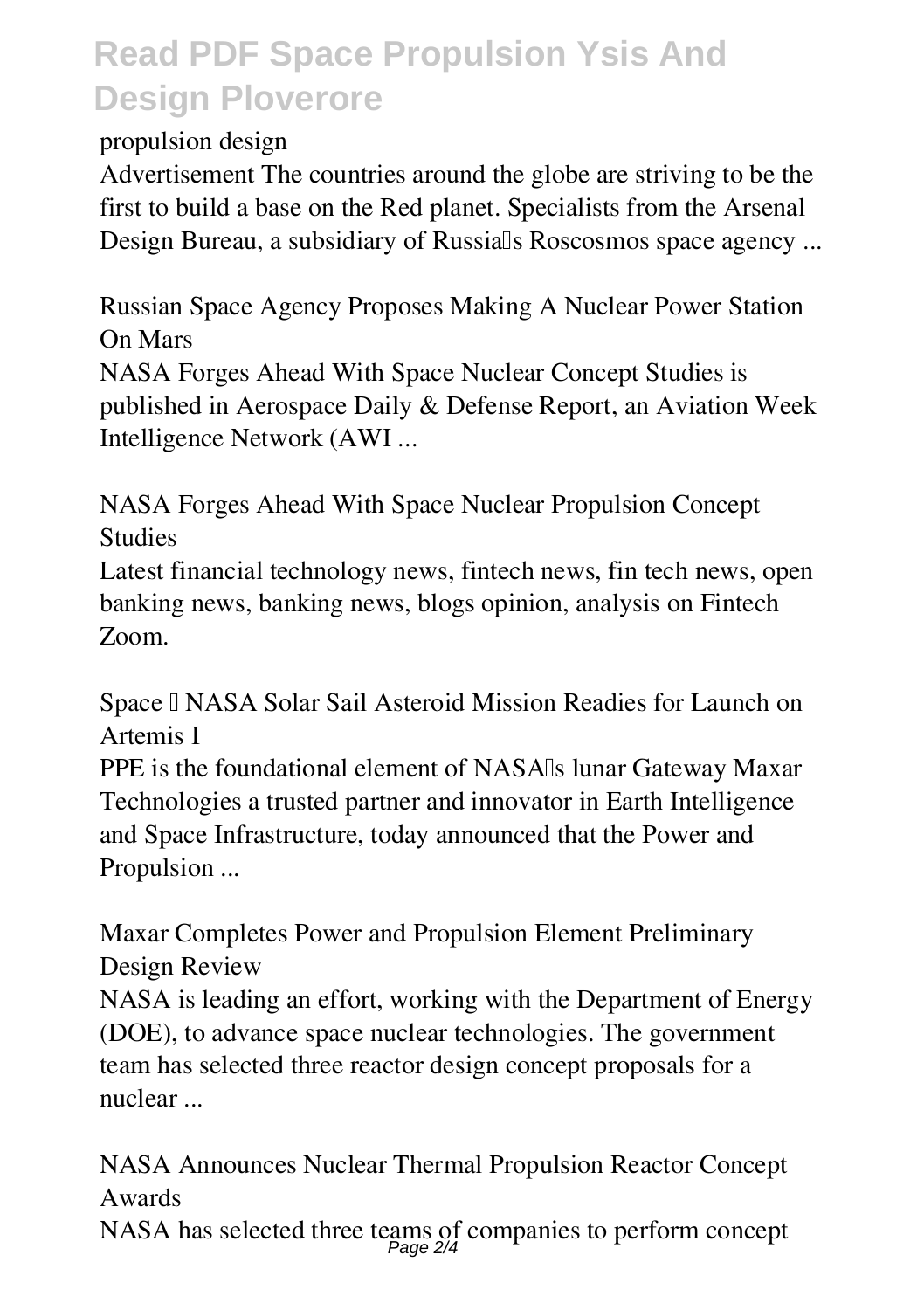studies of nuclear thermal propulsion (NTP) reactors.

*NASA issues contracts for nuclear thermal propulsion studies* NASA and the Energy Department awarded three \$5 million contracts to produce reactor-design concepts that ... associate administrator for NASA<sup>I</sup>s Space Technology Mission Directorate, said in the ...

*Bezos, GE, Lockheed are tapped by NASA for nuclear space flight* The issue is to maximize the efficient revenue generating space ... and design. There are four different steps and selections to be considered:  $\Box$  power generation  $\Box$  propulsion system ...

*Cruise Ship Design: Propulsion Choices, Space Optimization Key To Ship Profitability* Boeinglls Mars spacecraft design concept was further refined by NASA in 1969 ... The piloted spacecraft would be 108 feet (33 meters) long, with a 474-foot-long (144-meter) propulsion section. The ...

*Flights to Mars, real and LEGO*

The Research Laboratory (AFRL) may use a system design agent (SDA) to lead industry teams developing a long-range, multimission hypersonic cruise vehicle. A request for information (RFI) published on ...

*AFRL Considers System Design Agent For Mayhem Cruiser* A UK rocket test facility has been unveiled by the Science Minister Amanda Solloway I the National Space Propulsion Test Facility (NSPTF  $\ldots$  has also invested around [14,500 000 in the design,  $\ldots$ )

*The National Space Propulsion Test Facility is rocket testing* The UKIs new National Space Propulsion Facility has been declared open. ESA oversaw the design, assembly and Page 3/4